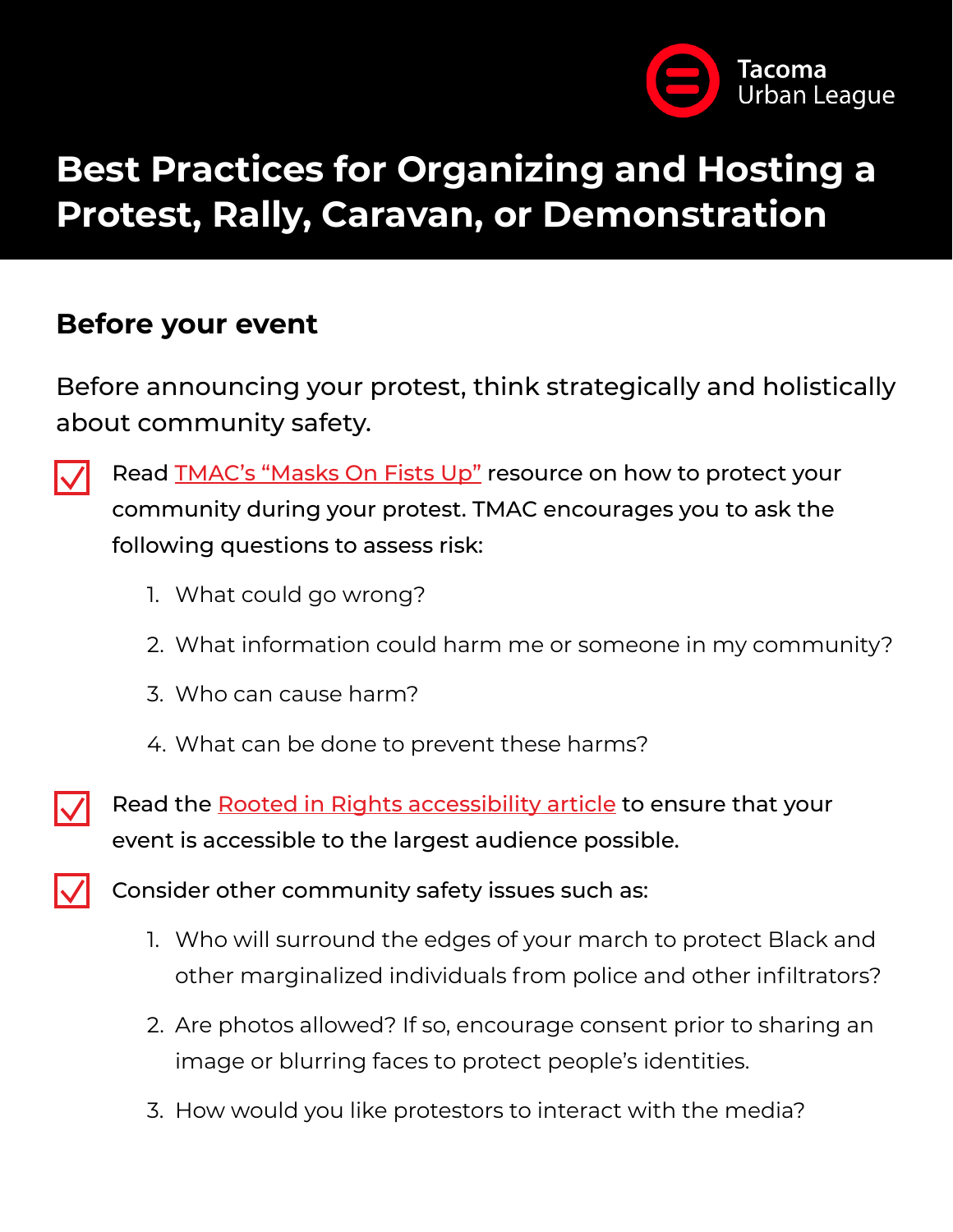### **Before your event, cont.**

Connect with local community leaders and grassroots organizations to see if they have the capacity and desire to support your event or coordinate other events with you. Some local orgs to check in with include:

- 1. Tacoma Mutual Aid Collective
- 2. Tacoma Protests Daily
- 3. Tacoma Action Collective

Make sure you have and share a clear message: what is the theme of your protest?

1. This can be a broad message like "Black Lives Matter" or it can be a specific message like, "Tacoma Police Department out of Tacoma Public Schools." A clear message will let folks know what they are supporting and prepare accordingly. It will also help you as the organizer amplify speakers who have the lived-experience of what you are protesting.



Let people know what to expect.

- 1. Gathering time, location, how much time you will have for speakers, what time you expect the demonstration to end.
- 2. If you are planning a march or caravan provide a basic map of where you are going including any designated areas such as restrooms and stopping points.
- 3. Tell people what supplies you will be providing. Water, first aid, masks, snacks, ect.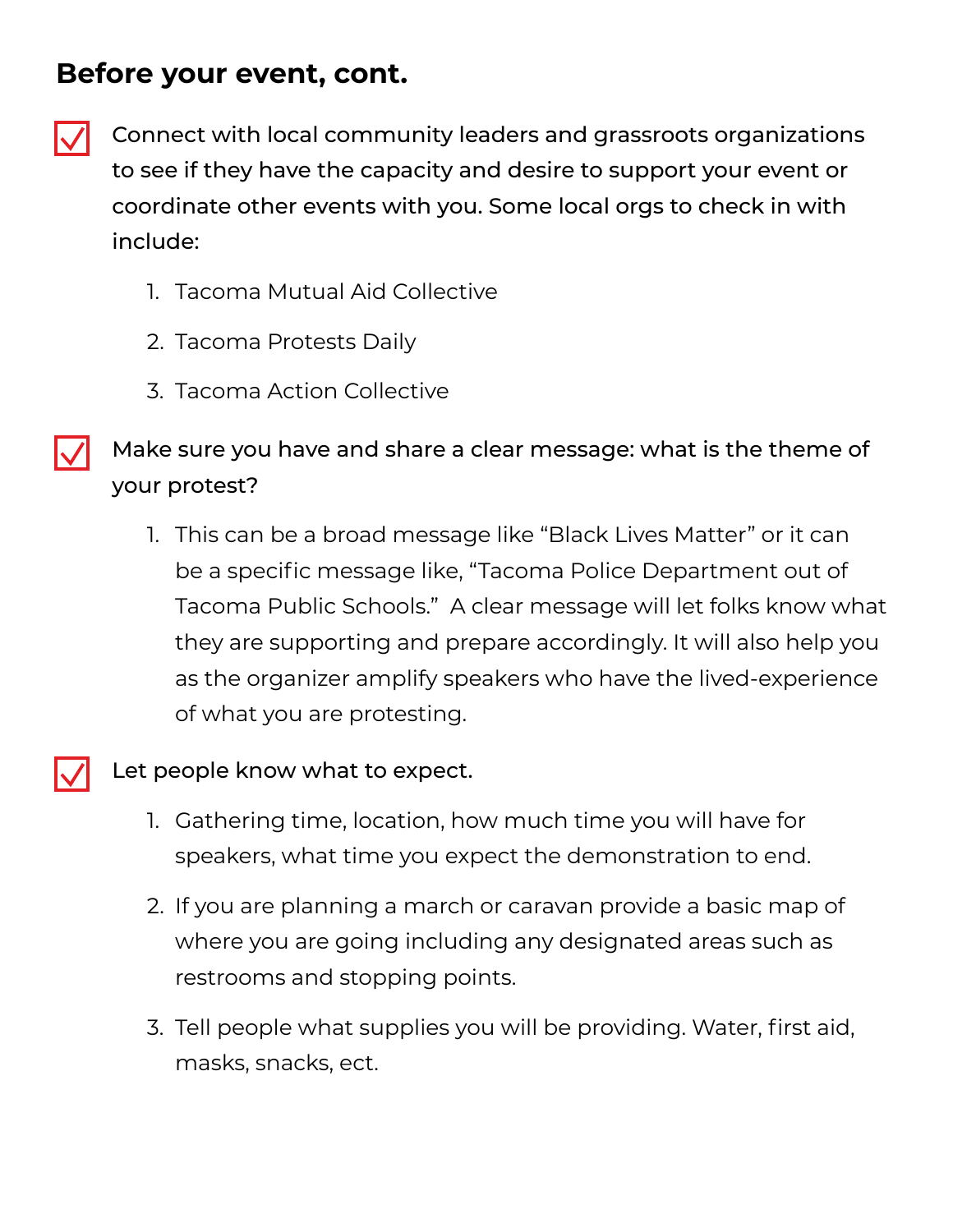#### **Before your event, cont.**



#### Coordinate volunteers.

- 1. All protests need volunteers to answer questions, act as legal observers, serve as medics, serve as deescalation specialists, or pass out supplies and resources. Have some volunteers designated before your event.
- 2. These are great roles for white folks to fulfill as Black and brown folks lead protest activities, chants, and share their stories.



Promote your event on social media, through word of mouth, and on Tacoma Urban League's protest tracker.

Gather supplies and materials ahead of time.

- 1. Megaphones or microphones or a plan to broadcast your speakers via radio if you're doing a car caravan.
- 2. First aid kits and and first aid volunteers.
- 3. Water and snacks to keep people hydrated and their energy up.
- 4. Extra masks and hand sanitizer.
- 5. Share any resources you'd like those attending to read or be aware of.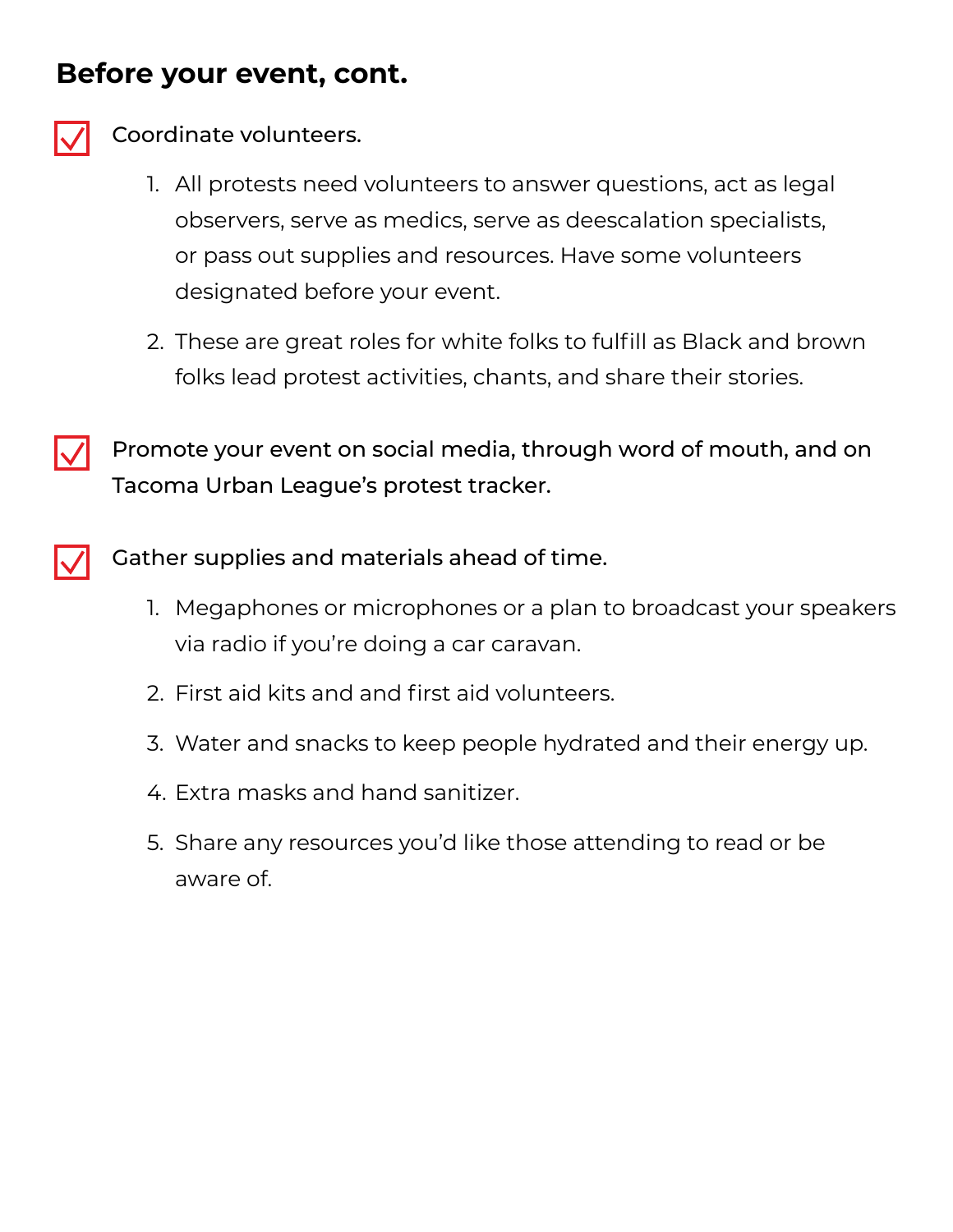## **During your event**

Start your event by sharing ground rules and making expectations clear. Repeat these several times throughout the event.



Identify roles and responsibilities of protestors in attendance.

- 1. Whomever has the lived experience for your protest theme should have priority for speaking, leading chants, holding any megaphones present, etc.
- 2. Whoever does not have lived experience (i.e. white folks at BLM protests or cis folks at LGBTQA protests) should serve in the amplifier role. The amplifier role can include tasks such as:
	- Protecting lived experience folks (i.e. Black, brown, and trans) from police interactions.
	- Encouraging media to interview and quote Black, brown, and trans voices over white and cisgendered voices.
	- Giving priority to those with lived experiences who wish to speak or share their stories. If an amplifier comes to the mic, ask if there is someone Black or brown who wishes to speak first.
	- Ensuring other protestors get home safe by walking with them to their cars or providing rides if you have the means.
	- Taking video of inappropriate encounters. Blur faces unless you have permission.
	- Being mindful of what chants people who do not have lived experiences should join in on and which they should not.